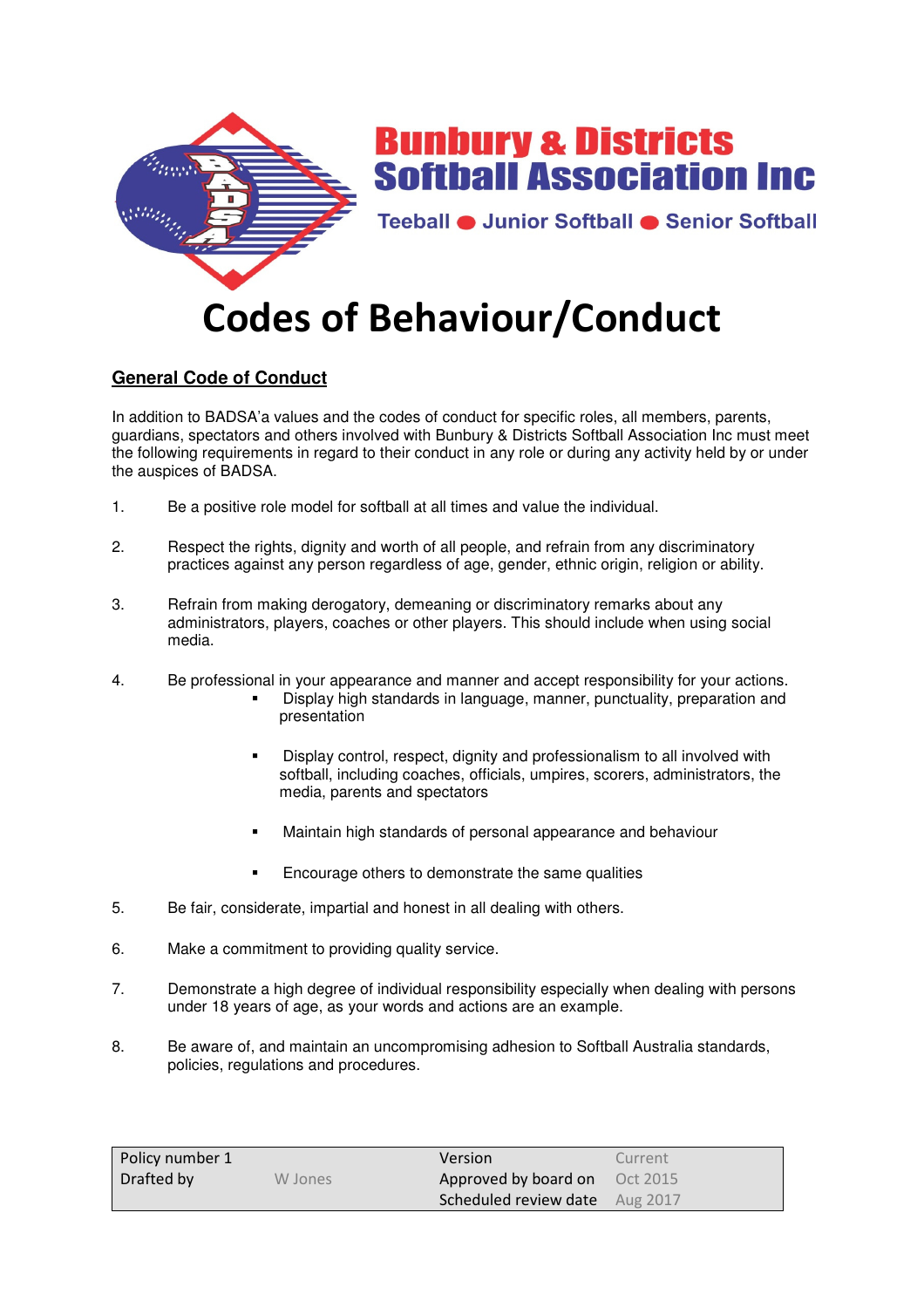- 9. Operate within the rules of softball including national and international guidelines which govern Softball Australia, Softball WA and our Association.
- 10. Understand your responsibility if you breach, or are aware of any breaches of this Code.
- 11. Avoid unaccompanied and unobserved activities with persons under 18 years of age, wherever possible.
- 12. Provide a safe environment for the conduct of the activity.
- 13. Show concern and caution towards others who may be sick or injured.
- 14. Refrain from engaging in any behaviour that is in breach of Bunbury & Districts Softball Association Inc Member Protection Policy.

## **Coach's Code of Conduct**

In addition to the Association's general Code of Conduct, as a coach appointed by BADSA you must meet the following requirements in regard to your conduct during any activity held by or under the auspices of the Bunbury & Districts Softball Association Inc.

- 1. Respect the rights, dignity and worth of, and refrain from any discriminatory practices against, any person regardless of age, gender, ethnic origin, religion or ability.
- 2. Endeavour to ensure players' time spent with you is a positive experience.
- 3. Respect the talent, developmental stage and goals of each individual player.
- 4. Treat each player as an individual and help them reach their full potential.
	- Provide training programs that are planned and sequential and suitable for the age, experience and ability of the players
	- Be fair, considerate and honest with players
- 5. Be reasonable in your demands on your players' time and ensure there is an appropriate balance between sporting involvement, education and career objectives.
- 6. Implement clear rules for players in training and general conduct.
- 7. Be professional in your appearance and manner and accept responsibility for your actions.
	- Display high standards in language, manner, punctuality, preparation and presentation
	- Display control, respect, dignity and professionalism to all involved with softball, including opponents, coaches, officials, umpires, scorers, administrators, the media, parents and spectators
	- **Encourage your players to demonstrate the same qualities.**
- 8. Make a commitment to providing a quality service to your players, your affiliated club, the Association, by continually improving your coaching knowledge and skill.

| Policy number 1 |         | Version                               | Current |
|-----------------|---------|---------------------------------------|---------|
| Drafted by      | W Jones | Approved by board on Oct 2014         |         |
|                 |         | <b>Scheduled review date</b> Aug 2017 |         |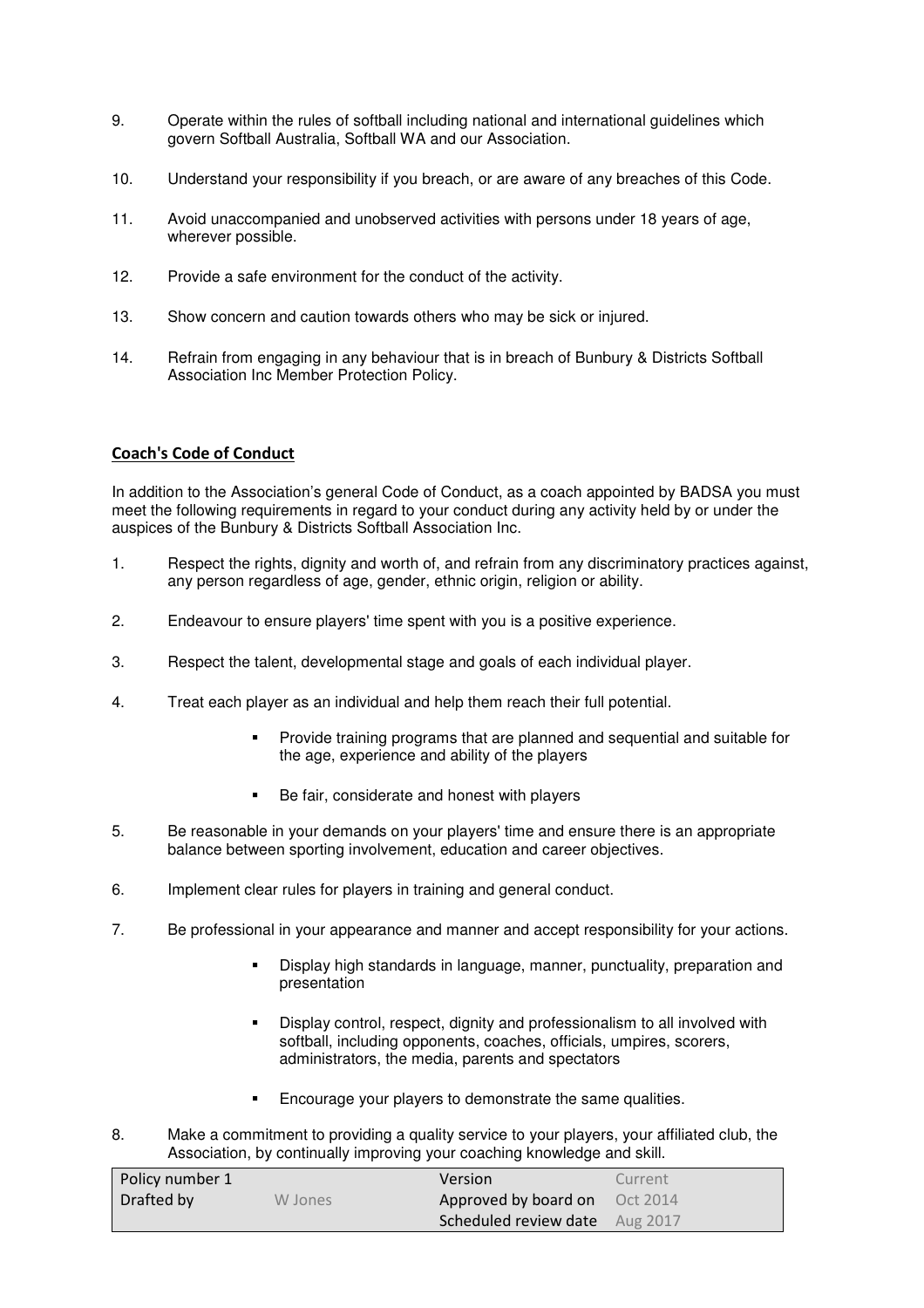- Seek assistance from the Association should you wish to gain coaching accreditation.
- Seek continual self-improvement through performance appraisal and ongoing education
- 9. Operate within the rules and spirit of the sport.
	- Abide by and respect the policies governing softball and sport generally and the organisations and individuals administering those policies
	- Reject the use of performance enhancing drugs in sport and abide by the antidrugs policies of the relevant national and international sporting organisations and government regulatory bodies
- 10. Ensure physical contact with players is appropriate to the situation and necessary for the player's skill development. Inappropriate physical contact is a form of sexual harassment.
- 11. Refrain from any form of personal abuse. This includes verbal, physical and emotional abuse.
- 12. Refrain from making derogatory, demeaning or discriminatory remarks about any administrators, players, coaches or other players. This should include when using social media.
- 13. Refrain from any form of sexual harassment. This includes explicit, implicit, verbal and non-verbal sexual harassment.
- 14. Refrain from initiating a relationship with a player and also discourage, in a sensitive manner, an attempt by a player to initiate a sexual relationship with you.
- 15. Provide a safe environment for training and competition. Ensure that equipment and facilities meet safety standards and are appropriate for the age and ability of the players.
- 16. Show consideration and caution towards sick and injured players.
	- **Provide a modified training program where appropriate**
	- Allow further participation in training and competitions only when appropriate
	- When necessary, follow the advice of a reputable doctor
- 17. Be a positive role model for softball and your players.
- 18. Do not tolerate acts of aggression.
- 19. Refrain from engaging in any behaviour that is in breach of Bunbury & Districts Softball Association Inc Member Protection Policy.

| Policy number 1 |         | <b>Version</b>                 | Current |
|-----------------|---------|--------------------------------|---------|
| Drafted by      | W Jones | Approved by board on Oct 2014  |         |
|                 |         | Scheduled review date Aug 2017 |         |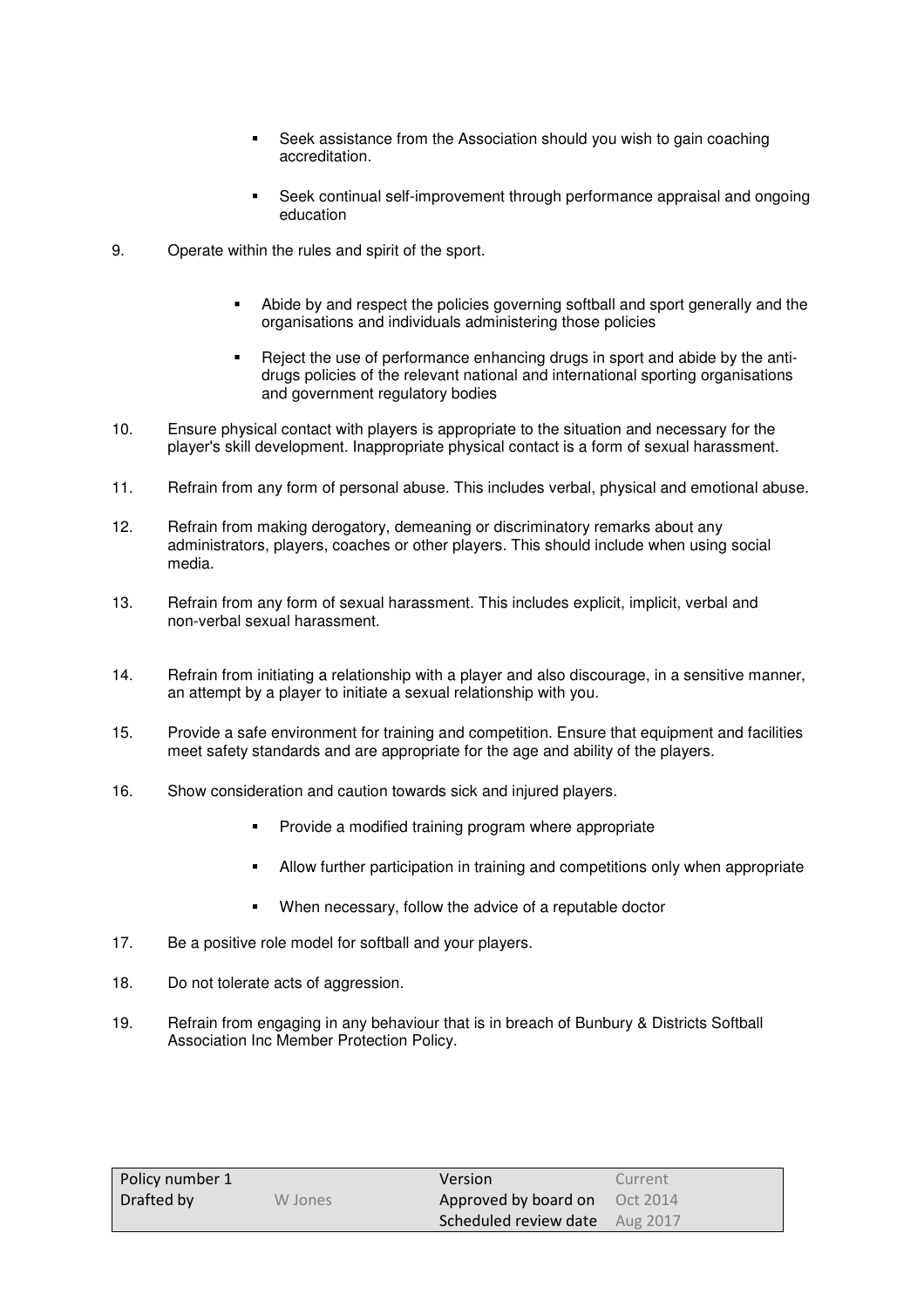## **Official's Code of Conduct**

In addition to the Association's values and general Code of Conduct, as an official appointed by BADSA you must meet the following requirements in regard to your conduct during any activity held by or under the auspices of the Bunbury & Districts Softball Association Inc.

- 1. Respect the rights, dignity and worth of all people, and refrain from any discriminatory practices against any person regardless of age, gender, ethnic origin, religion or ability.
- 2. Place the safety and welfare of the players/participants above all else.
- 3. Be fair and impartial.
- 4. Avoid any situation which may lead to a conflict of interest.
- 5. Be courteous, respectful and open to discussion and interaction.
- 6. Refrain from any form of personal abuse. This includes verbal, physical and emotional abuse.
- 7. Refrain from making derogatory, demeaning or discriminatory remarks about any administrators, players, coaches or other players. This should include when using social media.
- 8. Refrain from any form of sexual harassment. This includes explicit, implicit, verbal and nonverbal sexual harassment.
- 9. Make a commitment to providing a quality service to softball, to your affiliated club and the association by continually improving your officiating knowledge and skill.
	- **•** Maintain and improve your accreditation
	- Seek continual self-improvement through performance appraisal and ongoing education
- 10. Be professional in your appearance and manner and accept responsibility for your actions
	- Display high standards in language, manner, punctuality, preparation and presentation
	- Display control, respect, dignity and professionalism to all involved with softball, including opponents, coaches, officials, umpires, scorers, administrators, the media, parents and spectators
	- Encourage others to demonstrate the same qualities
- 11. Operate within the rules and spirit of the sport.
	- Abide by and respect the policies governing softball and sport generally and the organisations and individuals administering those policies
	- Reject the use of performance enhancing drugs in sport and abide by the anti-drugs policies of the relevant national and international sporting organisations and government regulatory bodies

| Policy number 1 |         | Version                        | Current |
|-----------------|---------|--------------------------------|---------|
| Drafted by      | W Jones | Approved by board on Oct 2014  |         |
|                 |         | Scheduled review date Aug 2017 |         |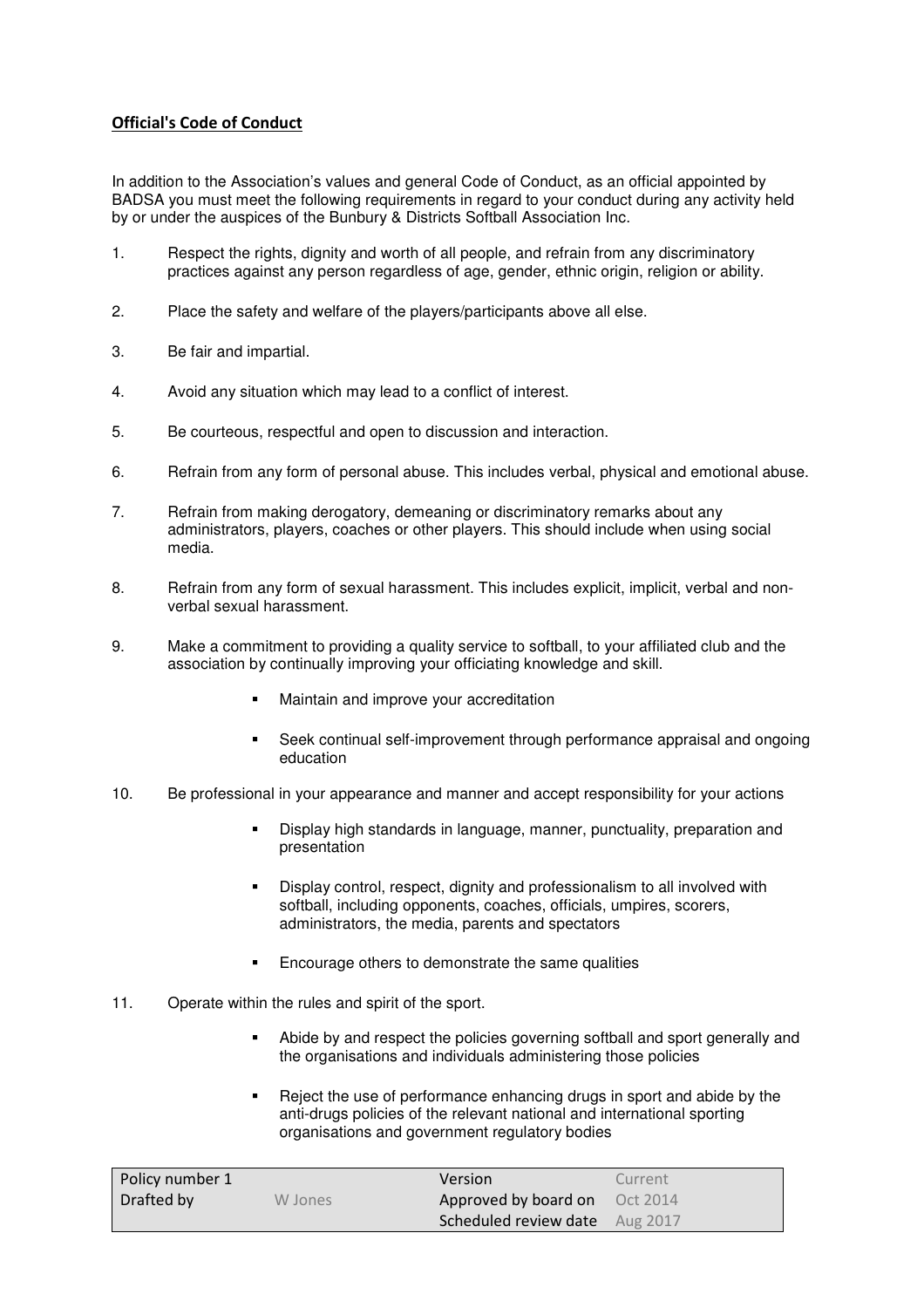- 12. Value the individual in sport.
- 13. Do not tolerate acts of aggression.
- 14. Encourage inclusivity and access to all areas of officiating.
- 15. Refrain from engaging in any behaviour that is in breach of Bunbury & Districts Softball Association Inc Member Protection Policy.

## **Player's Code of Conduct**

In addition to the Association's values and general Code of Conduct, as a player or participant in any activity held by or under the auspices of BADSA, you must meet the following requirements in regard to your conduct during that activity.

- 1. Be a positive role model for softball at all times and value the individual.
- 2. Participate within the competition conditions and rules and in the spirit of fair play.
- 3. Accept victory and defeat with dignity.
- 4. Comply with umpires' decisions in a professional and respectful manner.
- 5. Cooperate with all official requests to promote softball in a professional manner.
- 6. Respect the rights, dignity and worth of all people, and refrain from any discriminatory practices against any person regardless of age, gender, ethnic origin, religion or ability.
- 7. Refrain from making derogatory, demeaning or discriminatory remarks about any administrators, players, coaches or other players. This should include when using social media.
- 8. Be professional in your appearance and manner and accept responsibility for your actions.
	- Display high standards in language, manner, punctuality, preparation and presentation
	- Display control, respect, dignity and professionalism to all involved with softball, including opponents, coaches, officials, umpires, scorers, administrators, the media, parents and spectators
	- Maintain high standards of personal appearance and behaviour
	- **Encourage others to demonstrate the same qualities**
- 9. Refrain from any form of sexual innuendo or harassment towards any player, coach or official. This includes explicit, implicit, verbal and non-verbal sexual harassment.
- 10. Refrain from initiating a relationship with your coach.
- 11. Do not tolerate acts of aggression.

| Policy number 1 |         | <b>Version</b>                        | Current |
|-----------------|---------|---------------------------------------|---------|
| Drafted by      | W Jones | Approved by board on Oct 2014         |         |
|                 |         | <b>Scheduled review date</b> Aug 2017 |         |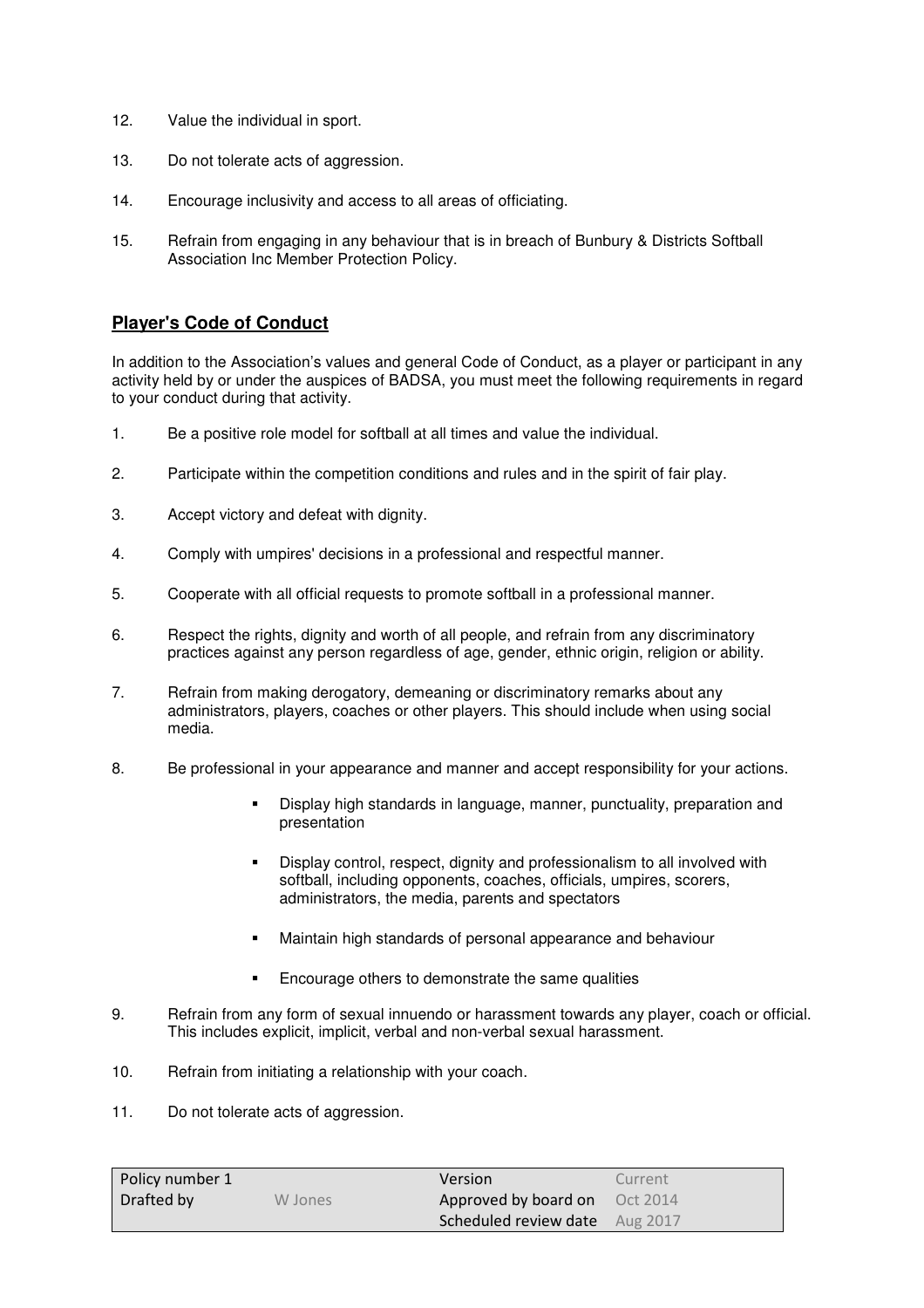- 12. Perform any duties and responsibilities where you are a representative of BADSA in a mature, fair and professional manner.
- 13. Refrain from engaging in any behaviour that is in breach of Softball WA's Member Protection Policy.

## **Administrator's Code of Conduct**

In addition to the Associations values and general Code of Conduct, as an administrator for BADSA or affiliated club, you must meet the following requirements in regard to your conduct during that activity.

- 1. Be a positive role model for softball at all times and value the individual.
- 2. Respect the rights, dignity and worth of all people, and refrain from any discriminatory practices against any person regardless of age, gender, ethnic origin, religion or ability.
- 3. Refrain from making derogatory, demeaning or discriminatory remarks about any administrators, players, coaches or other players. This should include when using social media.
- 4. Be professional in your appearance and manner and accept responsibility for your actions.
	- Display high standards in language, manner, punctuality, preparation and presentation
	- Display control, respect, dignity and professionalism to all involved with softball, including coaches, officials, umpires, scorers, administrators, the media, parents and spectators
	- Maintain high standards of personal appearance and behaviour
	- Encourage others to demonstrate the same qualities
- 5. Be fair, considerate, impartial and honest in all dealing with others.
- 6. Refrain from any form of sexual innuendo or harassment towards any player, coach or official. This includes explicit, implicit, verbal and non-verbal sexual harassment.
- 7. Do not tolerate acts of aggression.
- 8. Perform any duties and responsibilities where you are a representative of BADSA or affiliated club in a mature, fair and professional manner.
- 9. Resolve conflicts fairly and promptly through established procedures.
- 10. Maintain a safe environment for you and others.
- 11. Be aware of, and maintain an uncompromising adhesion to BADSA standards, policies, regulations and procedures.
- 12. Be aware of your legal responsibilities.

| Policy number 1 |         | Version                        | Current |
|-----------------|---------|--------------------------------|---------|
| Drafted by      | W Jones | Approved by board on Oct 2014  |         |
|                 |         | Scheduled review date Aug 2017 |         |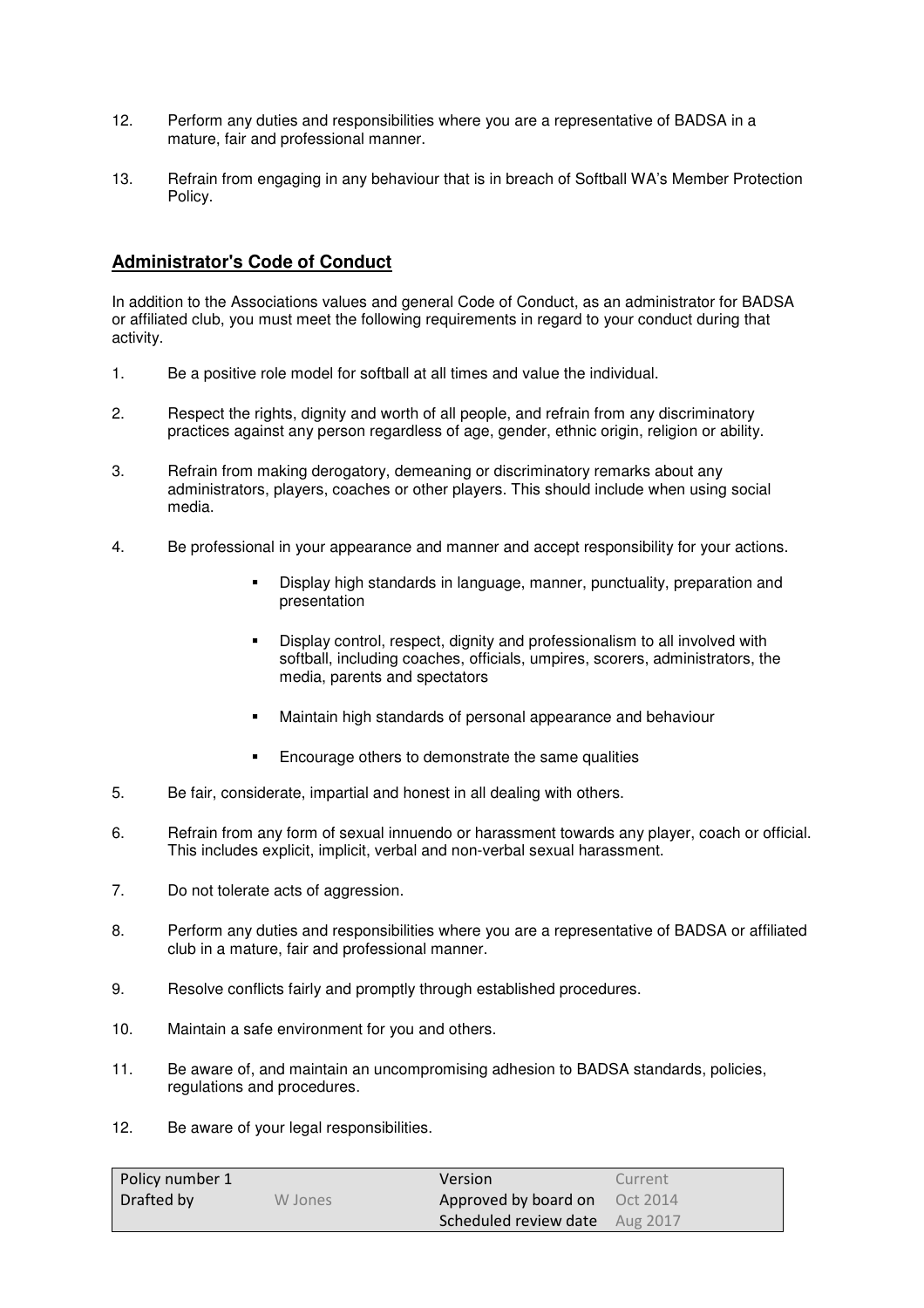13. Refrain from engaging in any behaviour that is in breach of Bunbury & Districts Softball Association Inc Member Protection Policy.

## **Parent/Guardian Code of Conduct**

In addition to the Associations values and general Code of Conduct, as a parent or guardian of any person involved with BADSA or an affiliated club you must meet the following requirements in regard to your conduct during that activity.

- 1. Remember that your child participates in sport for their own enjoyment, not yours.
- 2. Focus on your child's efforts and performance rather than winning or losing.
- 3. Never ridicule or yell at your child and other children for making a mistake or losing a competition.
- 4. Show appreciation for good performance and skilful plays by all players, including opposing players.
- 5. Respect the decisions of officials and coaches and teach young people to do the same.
- 6. Do not physically or verbally abuse anyone associated with the sport (player, coach, umpire etc).
- 7. Respect the rights, dignity and worth of every person regardless of their gender, ability, cultural background or religion.
- 8 Refrain from engaging in any behaviour that is in breach of Bunbury & Districts Softball Association Inc Member Protection Policy.

## **Spectator's Code of Conduct**

### **Our commitment**

Our Association is committed to providing a safe environment for participation. Aggressive, threatening or other inappropriate behaviour by members, their families, their friends, and other sporting personnel while attending a game or event will not be tolerated.

These behaviours are outlined in our Code of Behaviour and specifically include:

- using bad language
- harassing or ridiculing players, coaches, officials or other spectators
- making racist, religious, sexist or other inappropriate comments to players, coaches, officials or other spectators
- any threatening behaviour or physical altercation between spectators and players, coaches, officials or other spectators
- putting undue pressure on children, berating them or putting down their performance
- Drinking alcohol at a game outside the licensed area or being drunk at a club event.

| Policy number 1 |         | Version                        | Current |
|-----------------|---------|--------------------------------|---------|
| Drafted by      | W Jones | Approved by board on Oct 2014  |         |
|                 |         | Scheduled review date Aug 2017 |         |